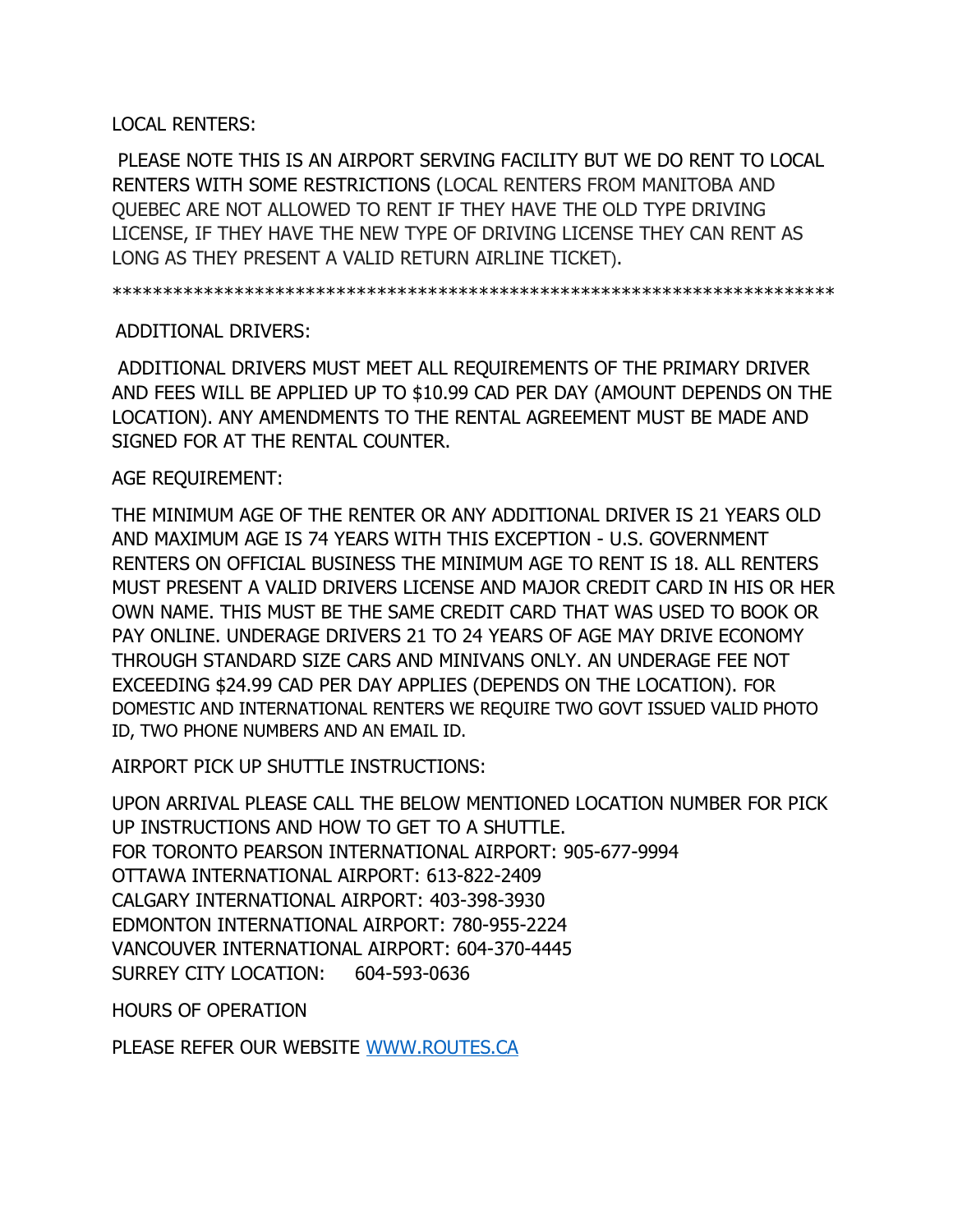CUSTOMERS WHO FAIL TO CANCEL THEIR RESERVATION AT LEAST 48 HOURS PRIOR TO PICK UP TIME, FAIL TO SHOW UP FOR THEIR RESERVATION OR DO NOT QUALIFY FOR THE RENTAL WILL BE SUBJECT TO A ONE DAY RENTAL CHARGE OR A \$25.00 CAD ADMIN FEE WHICHEVER IS HIGHER. DUPLICATE RESERVATIONS THAT ARE NOT CANCELLED OR PICKED UP WILL ALSO BE SUBJECT TO THE ADMIN FEE. PLEASE NOTE WE HOLD RESERVATIONS FOR 2 HRS FROM THE RESERVED PICKUP TIME SUBJECT TO PUBLISHED BUSINESS HOURS. CANCELLATIONS MUST MADE THROUGH THE ORIGINAL BOOKING SOURCE. FOR PREPAID RESERVATIONS, VEHICLES ARE HELD UNTIL THE END OF THE SAME BUSINESS DAY

COLLISION DAMAGE WAIVER ELIMINATES THE RENTER OR ANY AUTHORIZED DRIVERS OF FINANCIAL RESPONSIBILITY,OVER AND ABOVE OF THE DEDUCTIBLE, FOR THE RENTAL VEHICLE IN CASE OF AN ACCIDENT AS LONG AS THE TERMS AND CONDITIONS OF THE RENTAL AGREEMENT ARE MET AND NOT VIOLATED.IF TERMS OF THE RENTAL AGREEMENT ARE VIOLATED RENTER OR AUTHORIZED DRIVER IS RESPONSIBLE FOR UP TO THE FAIR MARKET VALUE OF VEHICLE FOR ANY DAMAGE OR LOSS OF THE RENTAL VEHICLE REGARDLESS OF FAULT AND FOR LOSS OF USE, ADMINISTRATIVE FEES AND DIMINISHED VALUE OF THE VEHICLE. THIRD PARTIES AND UNAUTHORIZED DRIVERS ARE NOT COVERED BY CDW. THE DRIVER MUST OBTAIN AN ACCIDENT REPORT FROM POLICE OR CDW WILL BE VOIDED. COMPREHENSIVE LOSSES SUCH AS FIRE, VANDALISM, FLOOD, HAIL OR ACTS OF GOD ARE NOT COVERED UNDER CDW COVERAGE. OFF ROAD AND NEGLIGENT DRIVING IS A VIOLATION OF THE RENTAL AGREEMENT. UNDERAGE DRIVERS MUST PRESENT PROOF OF THEIR OWN TRANSFERABLE AUTO INSURANCE POLICY FROM NORTH AMERICA INSURANCE PROVIDER IN ORDER TO RENT. PLEASE CHECK WITH YOUR INSURANCE COMPANY FOR STATE COVERAGE REQUIREMENTS.

CDW: THE PURCHASE OF CDW IS OPTIONAL. CUSTOMERS WHO DO NOT PURCHASE OUR CDW MUST PRESENT PROOF OF THEIR OWN TRANSFERABLE AUTO INSURANCE POLICY FROM NORTH AMERICAN INSURANCE PROVIDER WHICH SHOULD INCLUDE THE NAME AND ADDRESS OF THE INSURER AND THE POLICY NUMBER. THIS RULE APPLIES TO ALL POLICIES INCLUDING COLLISION COVERAGES PURCHASED FROM \*ONLINE\* BOOKING SOURCES. COLLISION DAMAGE WAIVER (CDW) CAN BE PURCHASED AT A PRICE NOT TO EXCEED \$19.99 CAD PER DAY (AMOUNT DEPENDS ON THE LOCATION) AND LIMITS RENTERS RESPONSIBILITY TO \$2,000.00 FOR ECONOMY,COMPACT,INTERMEDIATE,STANDARD AND FULL SIZE VEHICLES. THE FINANCIAL RESPONSIBILITY ON MID-SIZE AND STANDARD SUV'S (5 SEATER) IS \$3,000 AND THE FINANCIAL RESPONSIBILITY ON FULL SIZE SUV'S AND MINIVANS IS \$3,500. IN ALL CASES LIMITED FINANCIAL RESPONSIBILITY IS CONTINGENT ON THE FACT THAT THE TERMS OF THE RENTAL AGREEMENT ARE NOT VIOLATED. ADDITIONAL CDW OPTIONS MAY BE AVAILABLE AT THE TIME OF RENTAL, CUSTOMERS SHOULD CHECK WITH THE RENTAL AGENT. THE COLLISION DAMAGE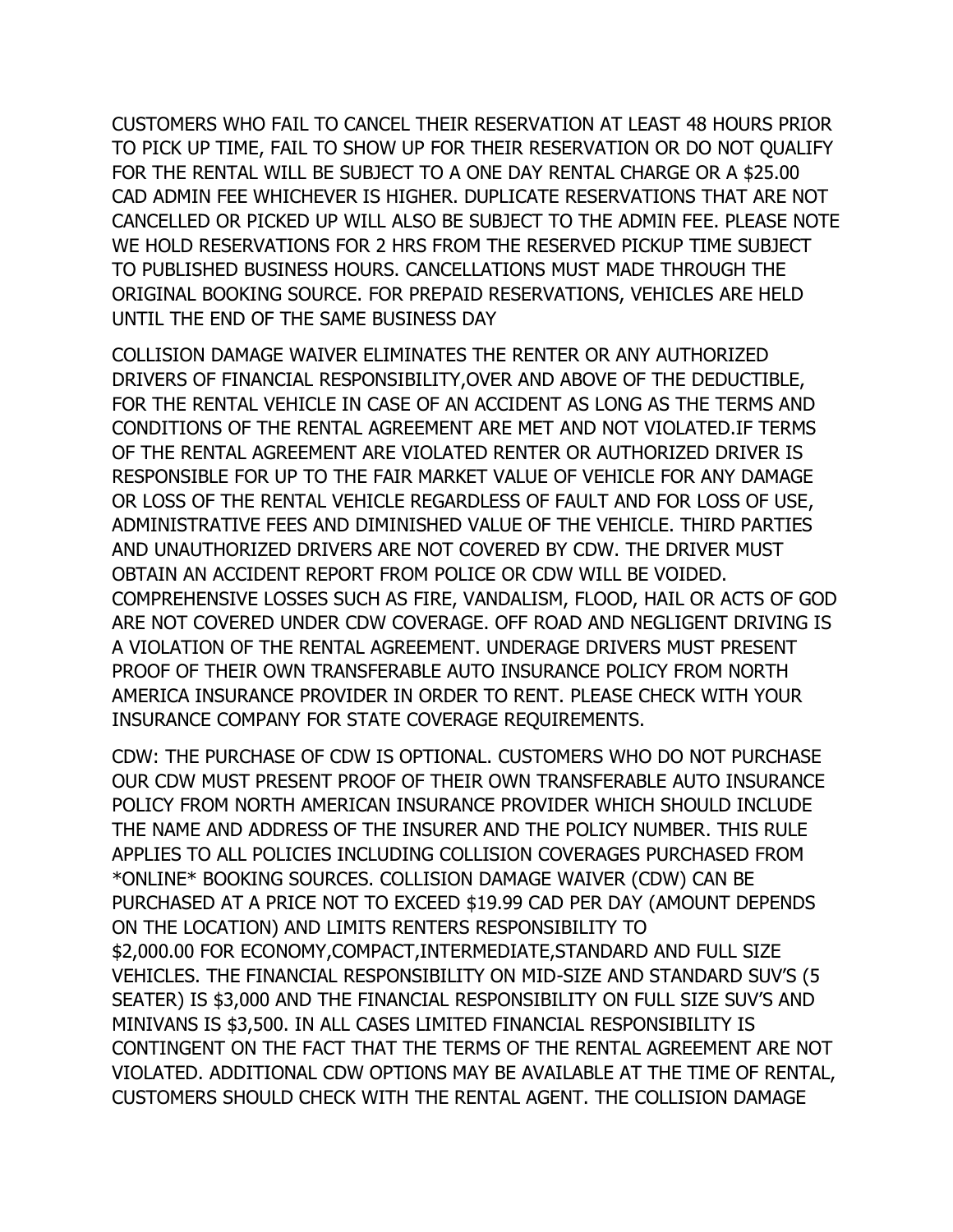WAIVER (CDW) FOR PICKUP TRUCK, PANEL AND CARGO TRUCKS CAN BE PURCHASED AT A PRICE NOT TO EXCEED \$21.99 CAD PER DAY WITH A \$3,000.00 DEDUCTIBLE.ROUTES DOES NOT OFFER CDW COVERAGE FOR PREMIUM AND LUXURY VEHICLES.IF CUSTOMER PURCHASE ONLINE INSURANCE,THEN THE COVERAGE WILL BE A MINIMUM OF \$65000.PLEASE NOTE: RENTERS FROM BRITISH COLUMBIA RENTING THE VEHICLE IN THE PROVINCE OF BRITISH COLUMBIA CANNOT PURCHASE OUR CDW.

IF DECLINING CDW RENTER MAY OPT TO USE THEIR PERSONAL TRANFERABLE AUTO POLICY ISSUED BY A NORTH AMERICAN INSURANCE AGENCY OR TRAVELERS INSURANCE AND DOCUMENTARY PROOF OF TRANSFERABLE AUTO POLICY SHOULD BE AVAILABLE AND VALID IN CANADA AT THE TIME OF PICK UP. WHEN USING CREDIT CARD COVERAGE OR ONLINE PURCHASED INSURANCE FROM THIRD PARTY-PROOF MUST INCLUDE NAME ADDRESS AND POLICY NUMBER OF INSURER. RENTER IS RESPONSIBLE FOR ANY THIRD-PARTY CLAIMS. ROUTES CAR RENTAL MAINTAINS THE RIGHT TO REFUSE TO RENT IF THESE REQUIREMENTS ARE NOT MET OR IF COUNTER AGENT IS NOT SATSIFIED. REFUSAL IS AT THE DISCRETION OF THE COUNTER AGENT.

PREPAID CREDIT CARDS, DEBIT CARDS WITH OR WITHOUT A MASTER CARD OR VISA LOGO ARE NOT ACCEPTED TO QUALIFY THE RENTAL.ROUTES LOCATIONS DOES NOT ACCEPT PAYMENTS IN CASH OR BY CHEQUE.A CONFIRMATION DOES NOT MEAN YOU CAN USE YOUR DEBIT CARD FOR RENTAL.

WE ACCEPT VISA MASTERCARD AMERICAN EXPRESS AND DISCOVER. RENTER MUST PRESENT A VALID CREDIT CARD IN HIS OR HER OWN NAME AT THE TIME OF THE RENTAL. A MINIMUM HOLD OF \$500.00 CAD OR THE ESTIMATED TOTAL OF THE RENTAL PLUS 30 PERCENT WHICHEVER IS GREATER IS TAKEN AT THE TIME OF RENTAL IN ORDER TO RENT THE VEHICLE. FOR LOCAL RENTERS A MINIMUM HOLD OF \$ 1500.00 CAD WILL BE HELD ON THE CREDIT CARD AT THE TIME OF THE RENTAL. ALL RENTAL FEES TAXES AND ASSOCIATED CHARGES WITH RENTAL ARE DUE AT THE TIME OF PICK UP.

ADDITIONAL DRIVERS MUST MEET THE SAME QUALIFICATIONS AS THE PRIMARY DRIVER. THE ADDITIONAL DRIVER AND UNDERAGE DRIVER FEES (21-24 YRS OLD) WILL BE APPLIED PER DAY. ALL FEES ARE TAXABLE. FOR INTERNATIONAL RENTERS WE NEED AN EMAIL ID, TWO VALID PHONE NUMBERS. NO LEARNER PERMITS OR PHOTO-COPIES OF DRIVERS LICENSE ARE ACCEPTED. YOU MUST HAVE AN ORIGINAL DRIVING LICENSE WHEN RENTING A VEHICLE.

GRADUATED LICENCE IS REQUIRED TO RENT A VEHICLE. FOR ONTARIO CUSTOMERS "VALID G"CLASS LICENSE IS REQUIRED. FOR BRITISH COLUMBIA AND ALBERTA CUSTOMERS, VALID "CLASS 5" LICENCE IS REQUIRED. BESIDES VALID DRIVER LICENCE WE NEED A ANOTHER GOVT ISSUED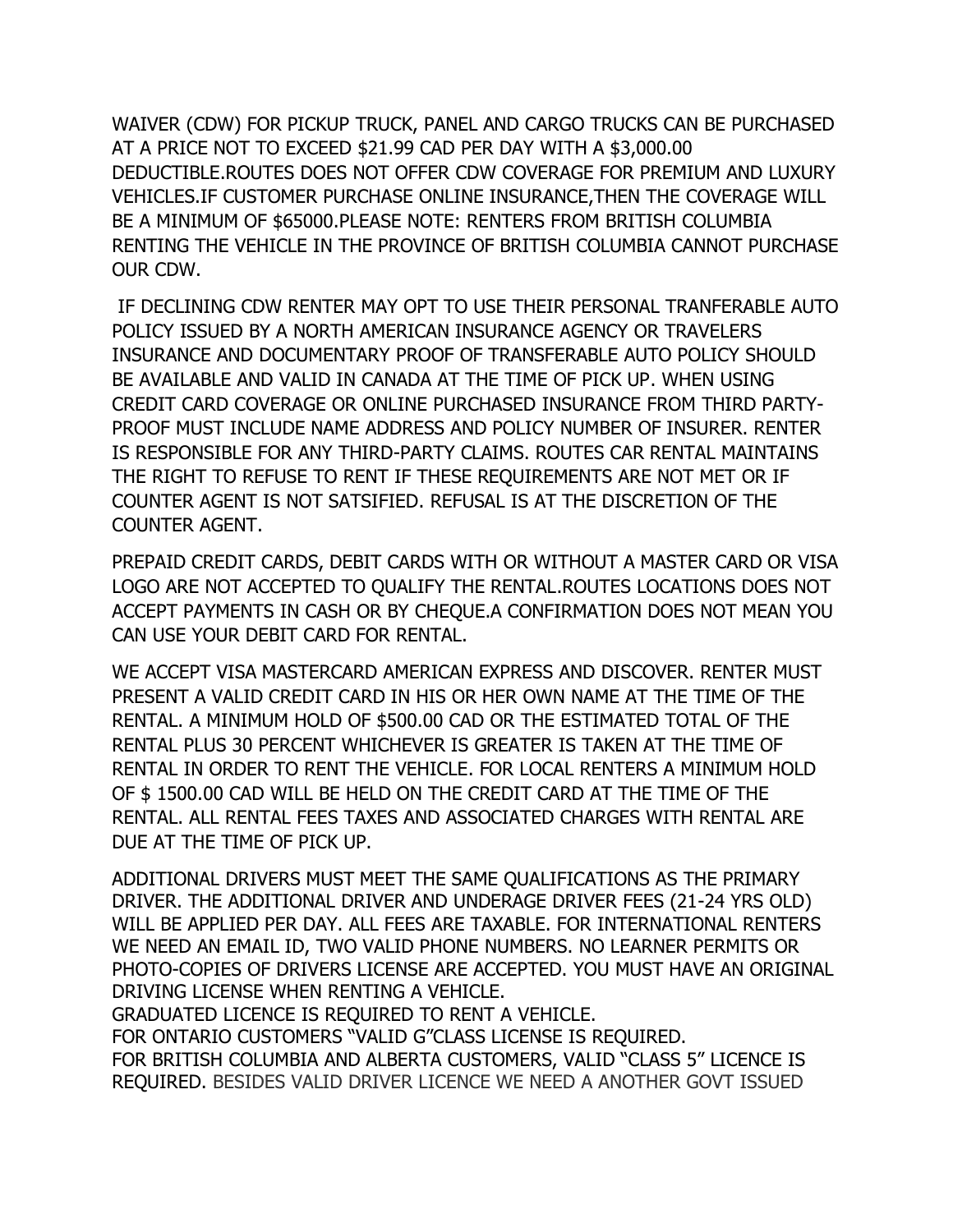VALID PHOTO ID. (LIKE PASSPORT). PLEASE NOTE WE DO NOT ACCEPT G2 LIC OR CLASS 7 LIC. GRADUATED LICENSE RESTRICTIONS APPLY.

IF THE NATIONAL DRIVER'S LICENSE IS PRINTED WITH NON-ROMAN ALPHABET (ARABIC, CHINESE, JAPANESE, CYRILLIC, ETC) MUST BE COMPLEMENTED BY AN INTERNATIONAL DRIVING PERMIT(IDP). DRIVERS LICENSES THAT ARE IN ENGLISH ARE ONLY ACCEPTED FROM THE UNITED STATES, CANADA, AUSTRALIA, NEW ZEALAND AND THE EUROPEAN UNION. NATIONAL DRIVERS LICENSES FROM THE EUROPEAN UNION THAT IS NOT IN ENGLISH, AS WELL AS COUNTRIES OUTSIDE THE EUROPEAN UNION, MUST BE ACCOMPANIED BY AN INTERNATIONAL DRIVER'S PERMIT. INTERNATIONAL DRIVING PERMITS ARE ONLY VALID OUTSIDE THE COUNTRY OF ORIGIN WHEN PRESENTED WITH THE ORIGINAL NATIONAL DRIVING LICENSE.

NATIONAL DRIVERS LICENSES MUST BE VALID AT LEAST 6 MONTHS OUT FROM THE DATE OF RENTAL IN ORDER TO BE USED TO RENT THE VEHICLE. NOTE: CUSTOMER LIVING IN CANADA FOR MORE THAN 3 MONTHS AND HAVING PERMANENT STATUS OR CANADIAN CITIZENS CANNOT USE ANY OTHER COUNTRY'S DRIVER'S LOCAL/INTERNATIONAL LICENCE. THEY MUST OBTAIN A FULL GRADUATE LOCAL CANADIAN DRIVER'S LICENCE IN ORDER TO RENT

**TRAVELING TO THE U.S**: VEHICLES CROSSING TO THE USA MUST HAVE WRITTEN PERMISSION AND ARE SUBJECT TO A MILEAGE CAP OF 200 KM FREE PER DAY OR 1400 KM WEEK UP TO A MAXIMUM OF 2500 KM PER RENTAL. THIS IS THE MAXIMUM ON ANY RENTAL REGARDLESS OF LENGTH. A \$0.20 PER EXCESS KM CHARGE AND A BORDER CROSSING FEE APPLIES.IF CROSSING THE BORDER TO UNITED STATES VIA VANCOUVER THE ONLY STATE YOU ARE PERMITTED TO DRIVE TO IS WASHINGTON STATE. TRAVEL TO MEXICO IS NOT PERMITTED.

AFTER HOUR DROPS ARE PERMITTED AT THE LOCATION. RENTER WILL BE BILLED TO THE START OF NEXT BUSINESS DAY AND IS RESPONSIBLE FOR THE RENTAL VEHICLE UNTIL INSPECTED BY A COMPANY REPRESENTATIVE. PLEASE INQUIRE AT THE RENTAL COUNTER FOR FURTHER DETAILS.PLEASE NOTE SHUTTLE SERVICE IS ONLY AVAILABLE DURING REGULAR BUSINESS HOURS.

THERE ARE NO REFUNDS OR CREDIT FOR EARLY RETURNS

GEOGRAPHIC: UNLIMITED MILEAGE OFFERED ONLY WITHIIN THE PROVINCE WHERE VEHICLE WILL BE RENTED. VEHICLES ARE NOT ALLOWED TO LEAVE THE PROVINCE OF RENTING LOCATION WITHOUT WRITTEN PERMISSION AND OUT OF PROVINCE FEES WILL APPLIES. WHEN TRAVELLING OUTSIDE THE PROVINCE A KILOMETER CAP OF 200 KMS FREE PER DAY OR 1,400 KMS PER WEEK UP TO A MAXIMUM OF 2500 KM PER MONTH APPLIES. THIS IS THE MAXIMUM KMS ALLOWED ON ANY RENTAL REGARDLESS OF LENGTH. ADDITIONAL KMS ARE CHARGED AT \$0.20 PER KM.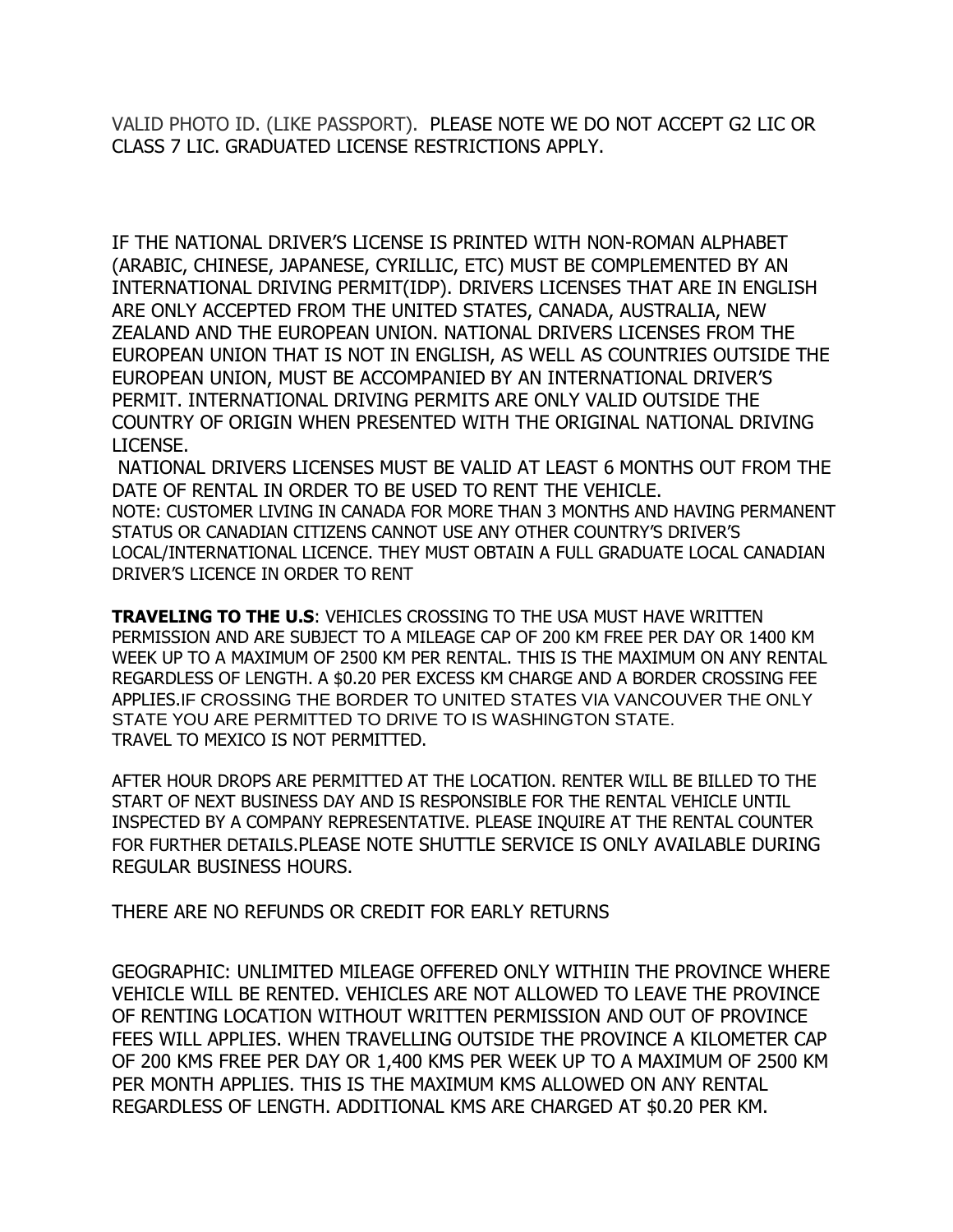INTERNATIONAL RENTERS (RENTERS TRAVELING FROM OUTSIDE OF CANADA AND US) WITH AN INCLUSIVE RESERVATION GET UNLIMITED MILEAGE WITHIN THE PROVINCE OF THE RENTAL LOCATION WITHOUT ANY CAP.

LOCAL RENTERS: DO NOT QUALIFY FOR UNLIMITED MILEAGE. MILEAGE IS RESTRICTED TO 200 KMS PER DAY,1400 KMS PER WEEK UP TO A MAXIMUM OF 2,500 KM PER MONTH.ADDITIONAL KMS ARE CHARGED AT \$0.20 PER KM. FOR LOCAL RENTERS THE MINIMUM HOLD OF \$1500.00 IS REQUIRED ON HIS OR HER CREDIT CARD. ALL LOCAL RENTERS ARE SUBJECT TO THE TERMS AND CONDITIONS ON THE RENTAL AGREEMENT.LOCAL RESIDENTS MUST PROVIDE PROOF OF TRANSFERABLE INSURANCE COVERAGE IN ORDER TO QUALIFY FOR THE RENTAL. PLEASE NOTE VEHICLES ARE NOT PERMITTED TO LEAVE THE PROVICE OF THE RENTAL LOCATION WITHOUT WRITTEN PERMISSION FROM WHERE VEHICLE IS ORIGINALLY RENTED OTHERWISE IT WILL RESULT IN ADDITIONAL FINANCIAL PENALTIES. MAXIMUM LENGTH OF RENTAL IS 14 DAYS. IF CONTINUATION IS REQUIRED, REGARDLESS OF ANY BOOKING WEBSITE, CUSTOMER NEEDS TO COME BACK TO THE OFFICE TO RETURN THE RENTAL CAR AND TAKE A MINIMUM OF 1 WEEK BREAK BEFORE THEY CAN PICK UP A RENTAL AGAIN.

FAILURE TO NOTIFY LOCATION AT THE TIME OF RENTAL WHEN DRIVING OUT OF ORIGINATING STATE MAY RESULT IN ADDITIONAL PENALTIES.

CHILD SEAT/INFANT (0-12 MONTH / 0-13 KG) INFANT SEAT CHILD SEATS AND CHILD SEAT/TODDLER 4-7 YEARS / 15-30 KG) TODDLER SEAT WILL BE AVAILABLE UPON REQUEST FOR A COST NOT TO EXCEED \$9.99 CAD PER DAY (AMOUNT DEPENDS ON THE RENTING LOCATION). NAVIGATIONAL SYSTEM GPS IS AVAILABLE FOR A COST NOT TO EXCEED \$9.99 CAD PER DAY (AMOUNT DEPENDS ON THE RENTING LOCATION). ALL OPTIONAL EQUIPMENT ARE AVAILABLE UPON REQUEST AND SUBJECT TO AVAILABILITY. ALL FEES ARE TAXABLE

ONE WAY RENTALS ARE ALLOWED FROM THE LOCATION WITH AN ADDITIONAL DROP OFF FEES.

PLEASE NOTE DUPLICATE RESERVATIONS THAT ARE NOT PICKED UP OR CANCELLED WILL BE SUBJECT TO AN ADMIN FEE. PLEASE REFER TO CANCELLATION POLICY FOR FURTHER DETAILS.

RENTAL EXTENSIONS - CUSTOMERS WISHING TO EXTEND THEIR RENTAL MUST EITHER MAKE A NEW RESERVATION FROM THE SOURCE OF THE ORIGINAL BOOKING, OR BY GETTING APPROVAL FROM THE RENTAL LOCATION WHERE THE VEHICLE WAS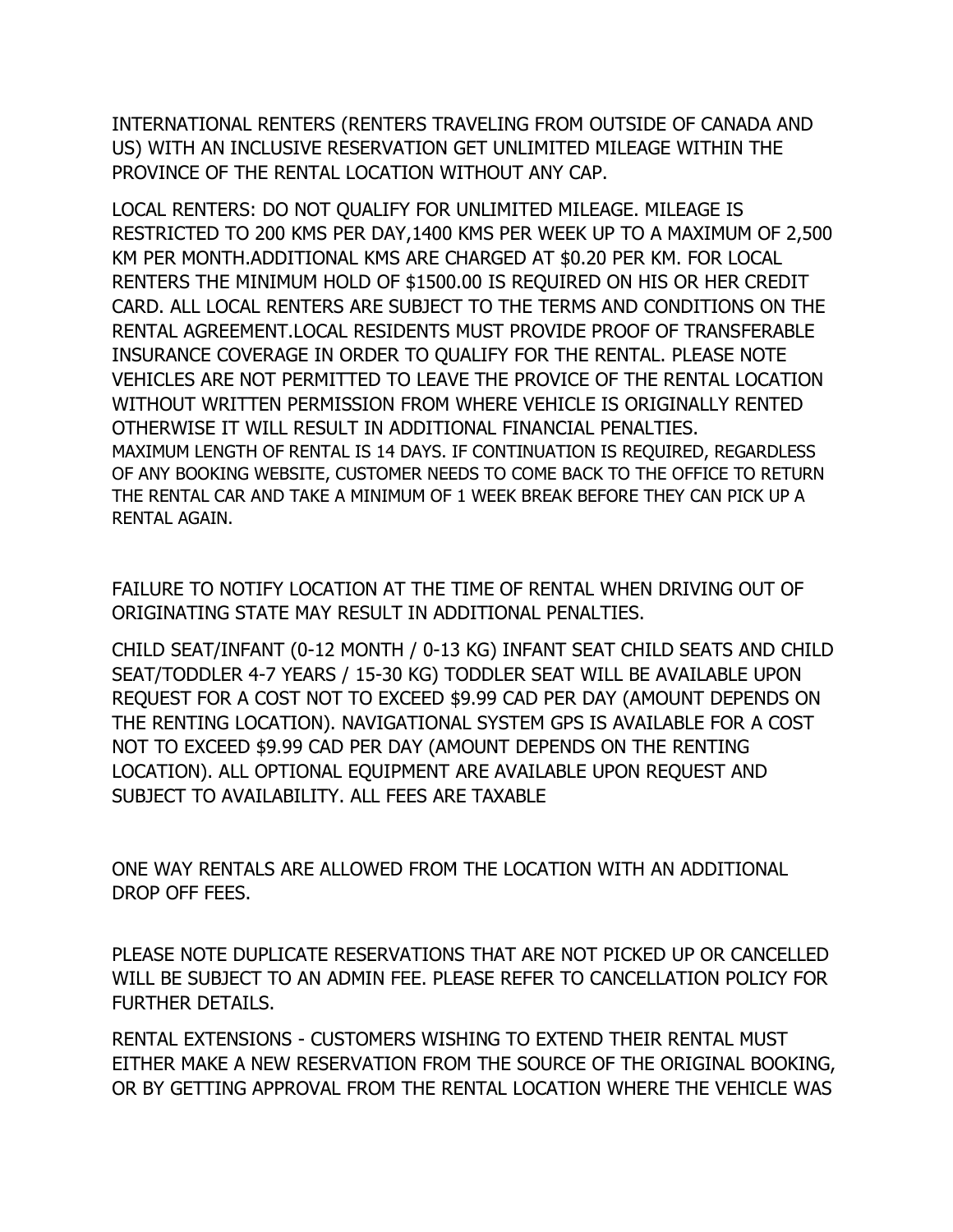ORIGINALLY RENTED.

ALL VEHICLE ARE SMOKE AND PET HAIR FREE. IF VEHICLE IS RETURNED WITH SMOKE ODOR OR PET HAIR OR ANY RESIDUE THERE WILL BE A CLEANING CHARGE UP TO \$250.00 CAD.

RENTERS WITH DISABILITIES: PLEASE NOTE OUR RENTAL VEHICLES ARE NOT EQUIPPED/MODIFIED TO BE OPERATED BY INDIVIDUALS WITH PHYSICAL DISABILITIES. HENCE CURRENTLY WE ARE UNABLE TO RENT VEHICLES TO INDIVIDUALS WITH ANY PHYSICAL DISABILITY.

WHILE MARIJUANA IS A LEGAL SUBSTANCE IN CANADA AND SEVERAL U.S. STATES, USE OF THIS PRODUCT WHILE OPERATING A VEHICLE IS STRICTLY PROHIBITED AND WILL VOID ANY COVERAGES INCLUDED WITH YOUR RENTAL WHETHER PURCHASED FROM US OR THROUGH A 3RD PARTY. ANY MARIJUANA OR DRUG USE DETECTED IN THE RENTED VEHICLE OR FOUND IN AN UNSEALED CONTAINER, WHEN THE VEHICLE IS RETURNED, WILL BE SUBJECT TO A \$300.00 CAD CLEANING FEE. THE RENTER WILL NOT BE PERMITTED TO RENT FROM ROUTES CAR RENTAL IN THE FUTURE.

PARKING/TRAFFIC VIOLATIONS- YOU ARE RESPONSIBLE FOR PAYING ALL PARKING AND TRAFFIC VIOLATIONS INCURRED WHILE USING THE VEHICLE. IF YOU INCUR A VIOLATION DURING THE RENTAL OUR AGENT WILL PROCESS AND BILL YOU FOR FINES ASSOCIATED WITH VIOLATIONS. IN ADDITION TO ANY VIOLATION FEES YOU WILL ALSO BE CHARGED AN ADMIN FEE OF \$25.00 CAD PER VIOLATION. THESE ITEMS WILL BE BILLED DIRECTLY TO THE CREDIT CARD USED FOR THE RENTAL TRANSACTION. TOLL ROAD REQUIREMENTS- CUSTOMER IS RESPONSIBLE FOR PAYING ALL TOLLS INCURRED WHILE USING THE VEHICLE. TOLLS / INFRACTION TICKETS NOT PAID FOR DURING THE RENTAL WILL BE PROCESSED AFTER VEHICLE IS RETURNED AND WILL BE CHARGED WITH \$25.00 CAD ADMIN FEE TO THE CREDIT CARD THAT WAS PROVIDED AT THE TIME OF RENTAL.

WE USE REASONABLE COMMERCIAL EFFORTS TO ENSURE THE ACCURACY OF ALL INFORMATION POSTED ON OUR WEBSITE OR DISTRIBUTED TO OTHER WEBSITES. OUR LIABILITY, IF ANY, SHALL BE LIMITED TO THE AMOUNT OF RENTAL CHARGES PAID TO US. THE TERMS AND CONDITIONS AND PREVAILING LAW COVERING THE RENTAL SHALL BE THOSE STATED ON THE RENTAL CONTRACT PRESENTED AT THE